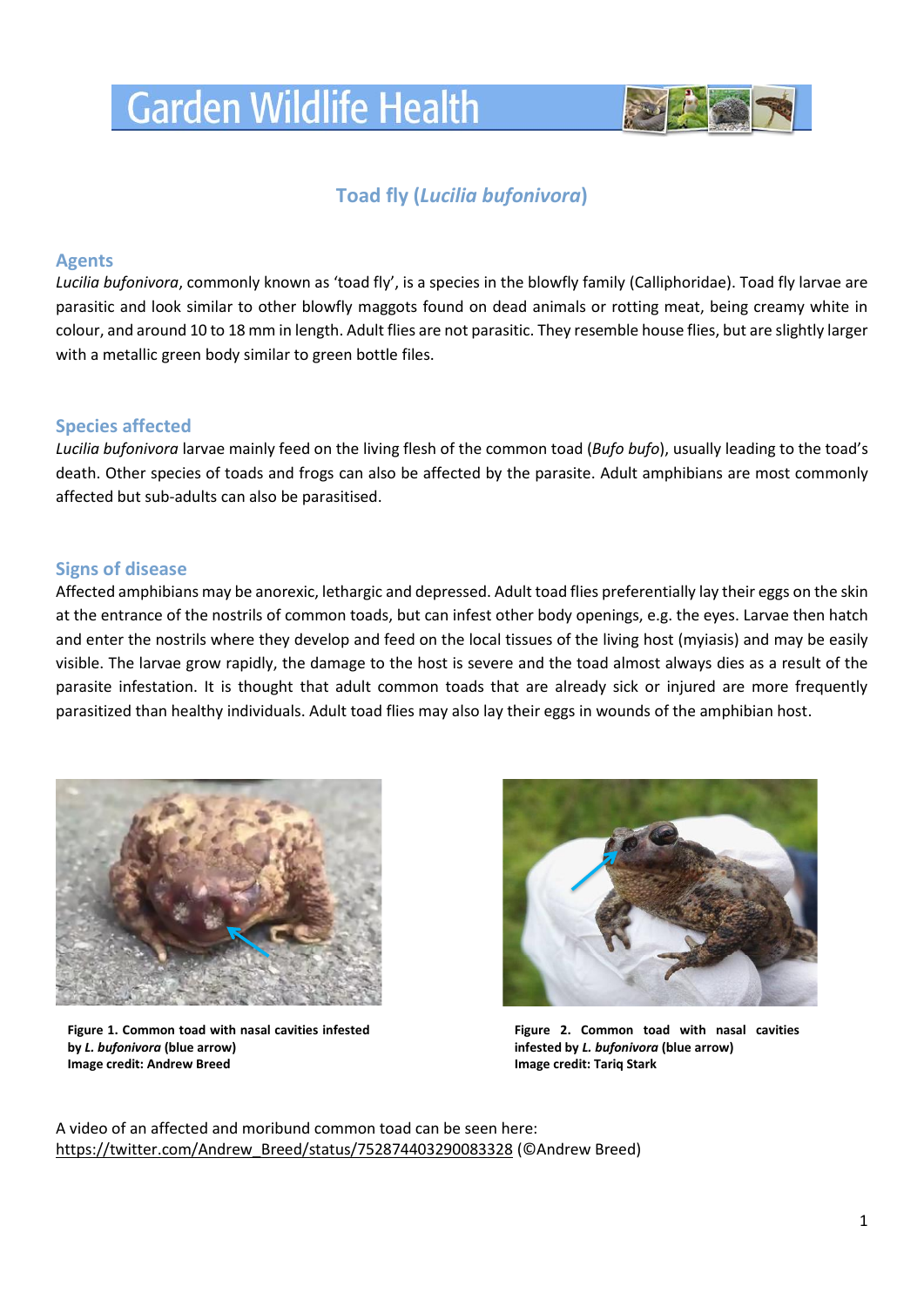#### **Disease transmission**

Adult toad flies lay their eggs on the skin at the entrance of the nostrils and eyes, or into wounds, of sub-adult and adult toads during the summer months. The larvae then develop and cause disease in the amphibian host.

#### **Distribution**

*Lucilia bufonivora* is commonly found in North West Europe and studies in the Netherlands and Germany have found variable, sometimes high, prevalence of the toad fly infection. This parasite was recently also detected in North America (Canada); however, genetic analysis suggests that *L. bufonivora* has not been recently introduced to the Nearctic, but more likely remained unrecorded due to taxonomic confusion and low abundance.

Whilst this parasitic infection is likely to have a severe impact on affected individuals, there is no evidence to indicate that it affects the species at a population level. The toad fly is thought to be a native (i.e. natural) parasite of the common toad in Great Britain.

#### **Risk to human health**

There is no known risk to human health.

#### **Risk to domestic animal health**

*Lucilia bufonivora* has only been found to affect common toads, and on rare occasions other toad and frog species. Therefore, pet amphibians should be regarded as potential hosts of the parasite.

#### **Diagnosis**

The appearance of *L. bufonivora* larvae in the nostrils of a common toad with local tissue damage is highly characteristic and sufficient to make a presumptive diagnosis of 'toad fly' parasitism. When fly maggots are present in open wounds, the parasite is likely to be *L. bufonivora* but could be another blowfly species found in GB.

If you wish to report finding a dead amphibian, or signs of disease in amphibians, please visit [www.gardenwildlifehealth.org.](http://www.gardenwildlifehealth.org/) Alternatively, if you have further queries or have no internet access, please call the **Garden Wildlife Health** vets on **0207 449 6685**.

#### **Prevention and control**

There is no known control or treatment for *L. bufonivora* larvae infestation in free-living toads.

#### **Further information**

More advice on amphibians in your garden can be found on the Garden Wildlife Health website [www.gardenwildlifehealth.org](http://www.gardenwildlifehealth.org/) or on [www.froglife.org.](http://www.froglife.org/)